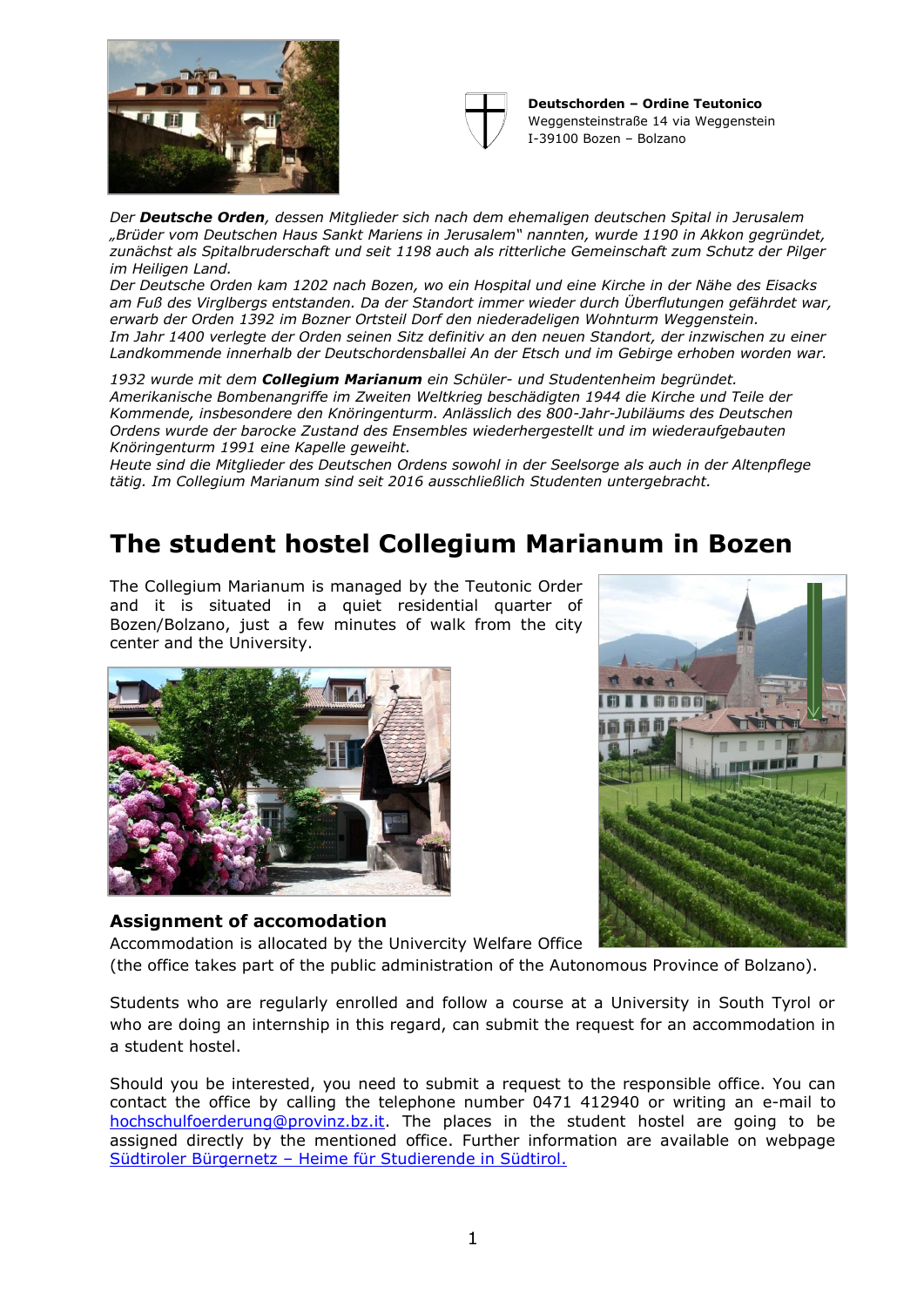# **Rooms – furnishings**



The student home Collegium Marianum offers single rooms with private bathroom as well as single rooms with a shared bathroom.

All the rooms inside the student home are bright and kindly furnished.

The **rooms** are fully furnished and are equipped as follows:

Bed, mattress, mattress cover, bedside cabinet, wardrobe, shelf, desk, chair, internet (WIFI), TV access.

The use of the mattress cover is obligatory.

There are no coverlets, pillows, bedclothes, towels – you will have to bring yours or you can buy these articles at the student hostel Peter Rigler nearby.

**Bathroom:** hand basin, floor cupboard with drawers, mirror, toilet, shower, towel rail.





**Shared bathroom:** hand basin, mirror, toilets, shower cabins, shelf.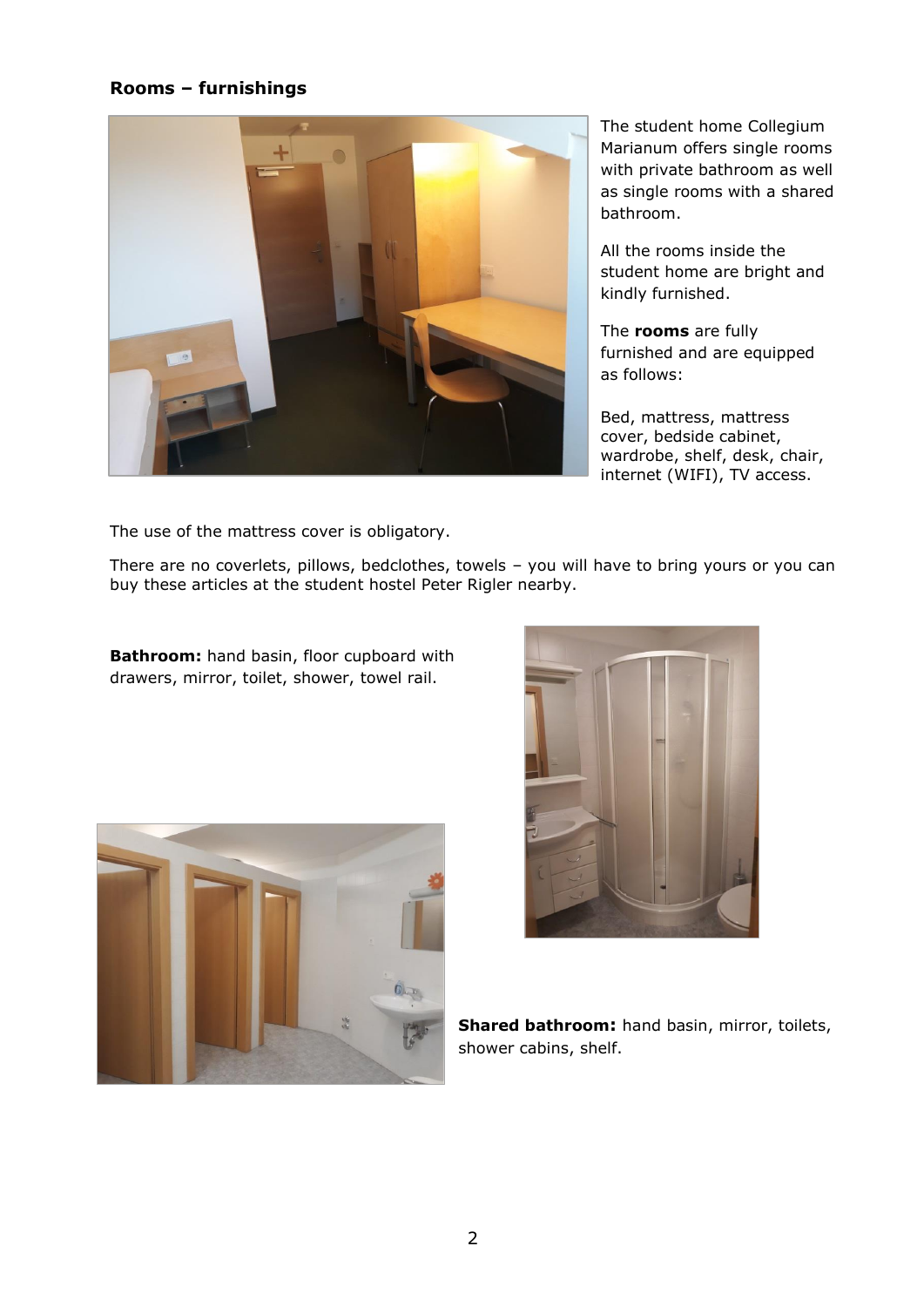# **Common rooms in the student hostel**

There are two big and fully furnished shared kitchens, which are equipped as follows: modern ceramic glass cooktops, baking oven, sink, microwave, fridge compartment for each student, table and chairs.

Each student brings its own dishes (crockery, pots etc.). There are enough kitchen cabinets to store your own dishes and foodstuff.

There is a music room as well as a TV room for get together at your disposal. The small but comfortable library gives you access to the terrace and it is ideal for your studies or for a talk with the other housemates.

Who prefers sport activities can use the common rooms at the student home Peter Rigler nearby, like the fitness room (treadmill, stepper, equipment for strength training etc.), the playing rooms (billard, table tennis, kicker) as well as the outdoor volleyball and soccer field.